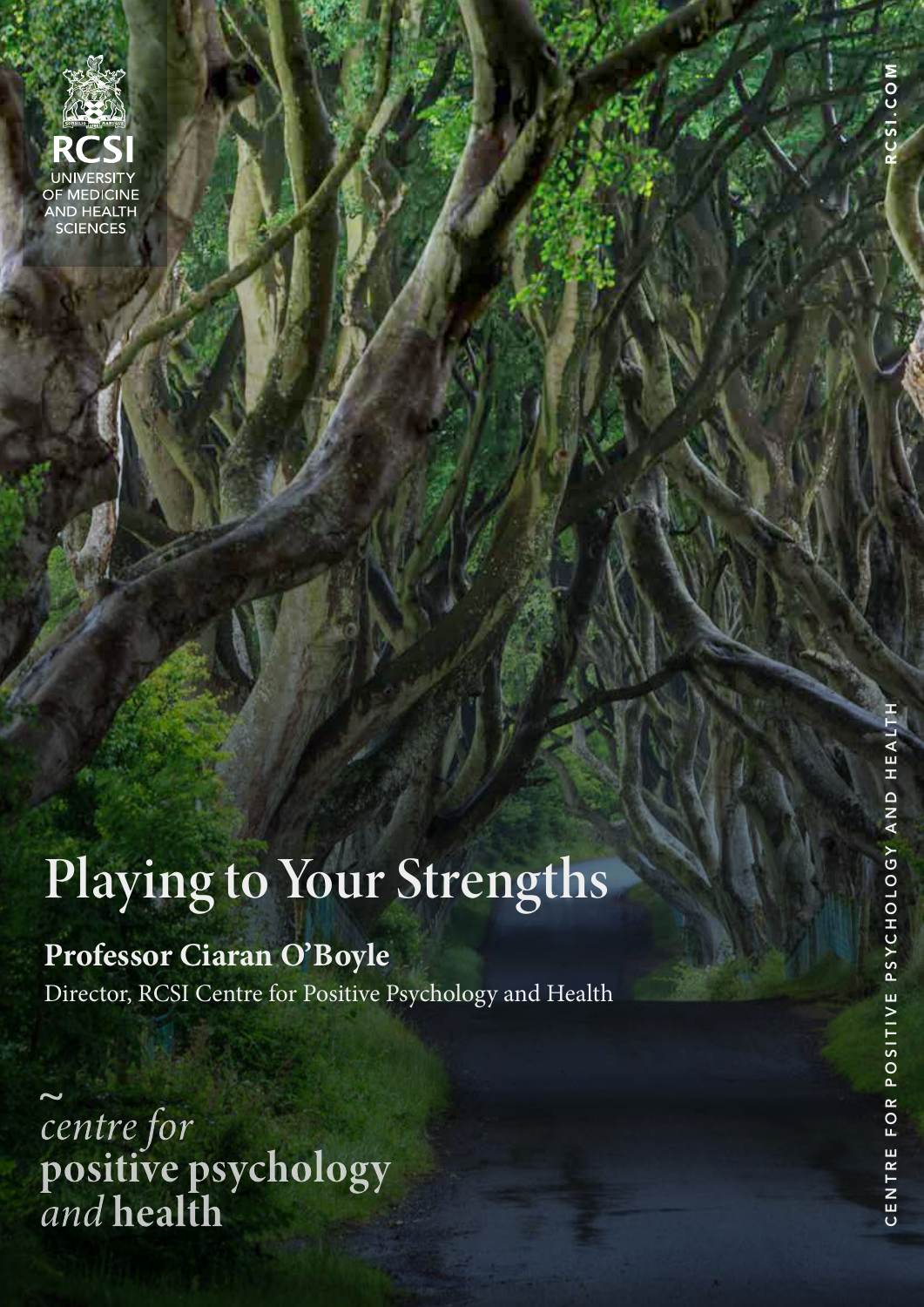**Professor Ciaran O'Boyle** Director, RCSI Centre for Positive Psychology and Health

# "Be sure to put your feet in the right place, then stand firm"

 $\sim$ 

ABRAHAM LINCOLN

 $\sim$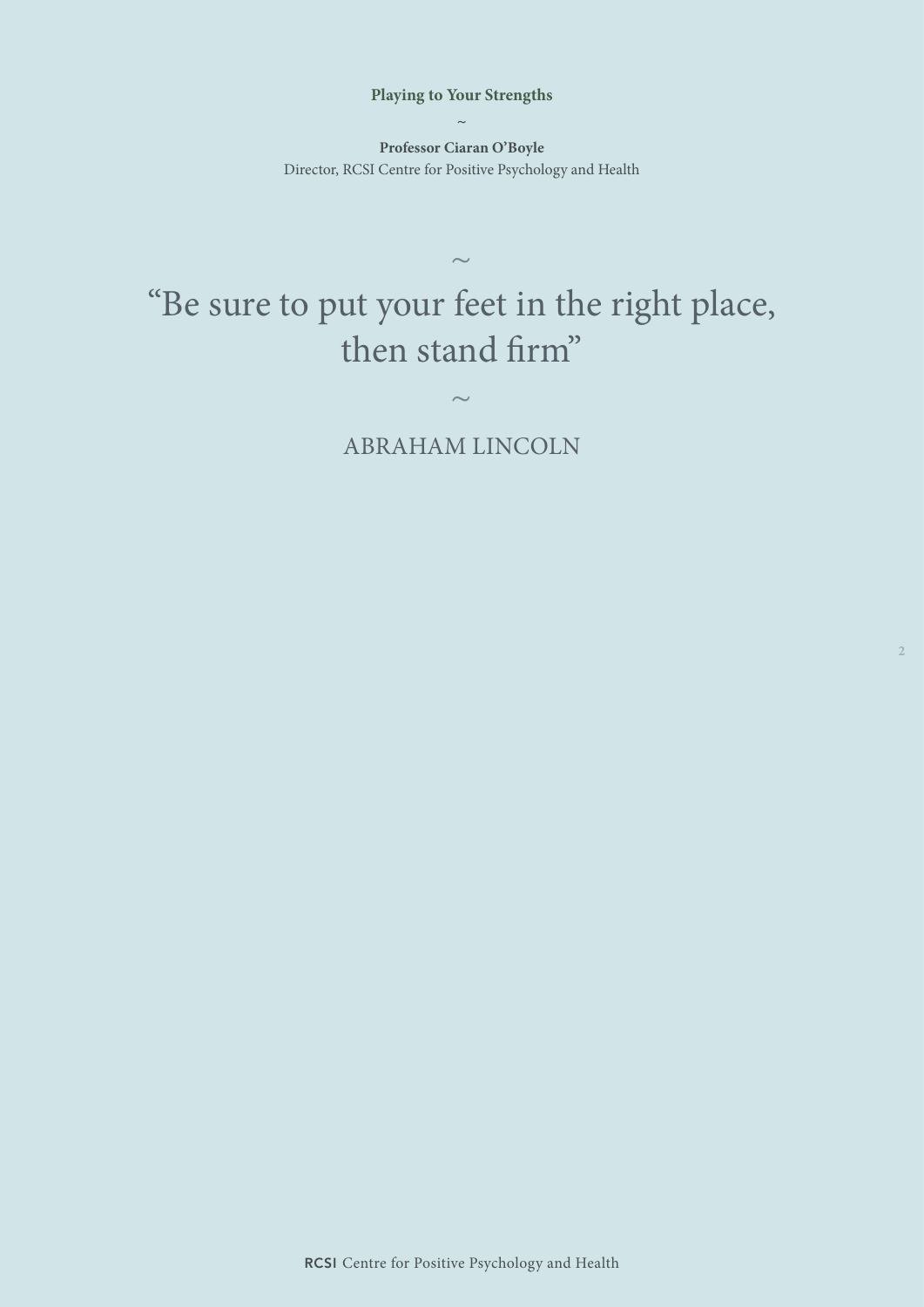**Professor Ciaran O'Boyle** Director, RCSI Centre for Positive Psychology and Health

# Bad is stronger than good

In an important paper published in 2001, the social psychologist Roy Baumeister and his colleagues gathered evidence that bad events have stronger and more lasting consequences than comparable good events<sup>1</sup>. Research reviewed by the authors showed that this effect is so widespread as to be almost ubiquitous. For example, close relationships are more affected by destructive actions, by negative communications and by conflict than by their opposites. Even in our everyday social relationships, conflict has a stronger impact than positive supportive behaviours. The list goes on: there are many more words in all languages to describe bad emotions and bad moods; negative emotions have stronger effects on our thinking; we pay more attention to bad things and remember them better; bad things are more quickly learned than corresponding good things; bad parenting has a bigger impact than good. Our desire to get out of a bad mood is stronger than our desire to get into a good one. A bad first impression of someone has a greater impact than a good one. Negative stereotypes and reputations are more easily acquired and more difficult to get rid of than good ones. Bad health has a greater impact on happiness than good health, and health itself is more affected by pessimism than optimism<sup>2</sup>.

These findings show that, as humans, we are essentially biased in the manner in which we process and respond to good and bad events. We appear to be hard wired to attend to, and process, bad information more efficiently and more thoroughly than good. Bad parents, bad emotions and bad feedback have more impact than good ones and we are more likely to construct our definitions of ourselves to avoid bad selfdefinitions than to pursue good ones. Baumeister and his colleagues considered this to be an evolutionary phenomenon. Organisms that were better attuned to bad things would have been more likely to spot danger and to survive threats.

However, notwithstanding this inherent negativity bias, when it comes to thinking about ourselves, it is important to balance our awareness of our weaknesses and vulnerabilities with an appreciation of our strengths. This is particularly important when it comes to the effort we must expend on our own psychological growth and development. As the American writer Maya Angelou put it:

> *"We delight In the beauty of the butterfly, but rarely admit the changes it has gone through to achieve that beauty".*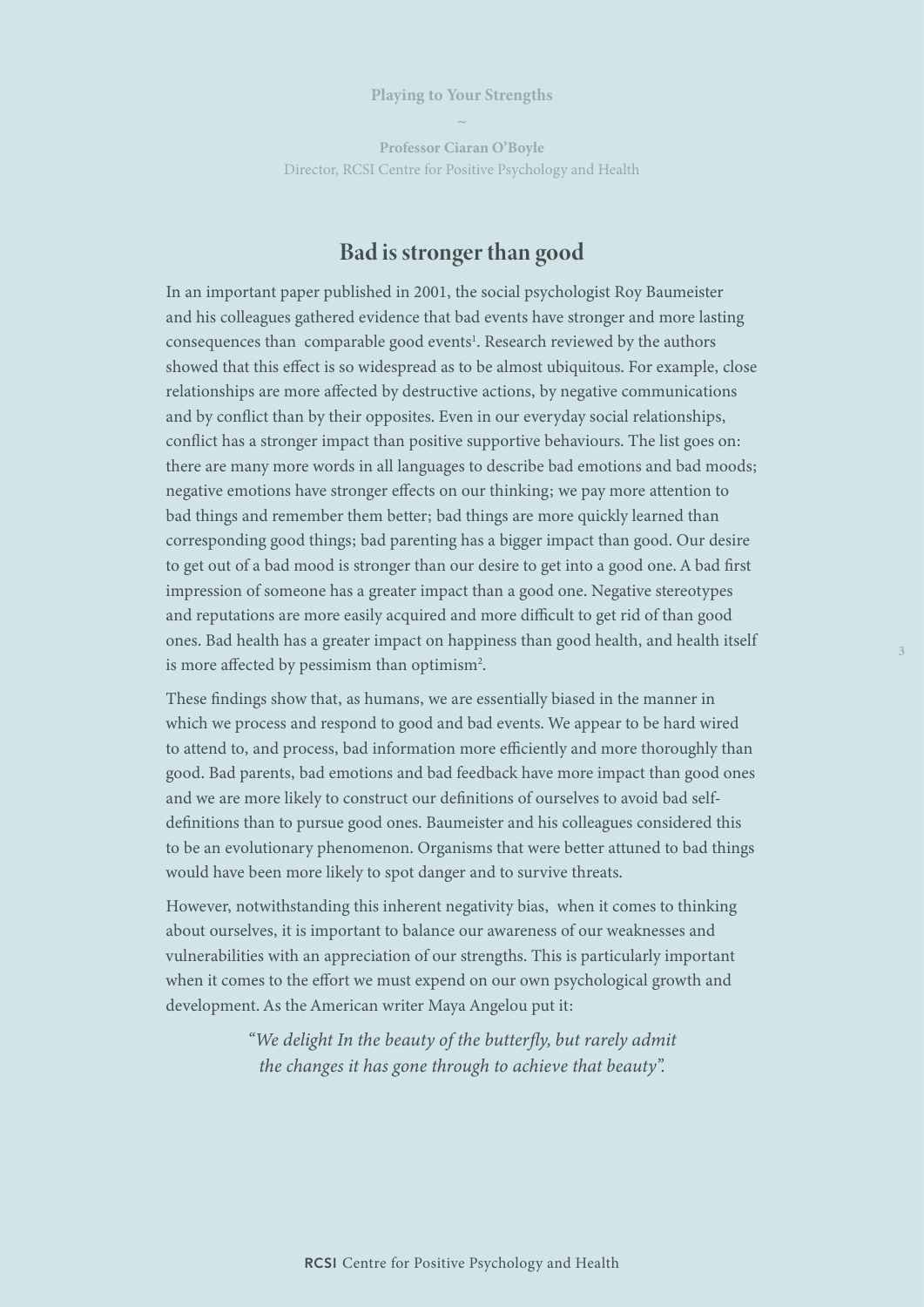**Professor Ciaran O'Boyle** Director, RCSI Centre for Positive Psychology and Health

#### Your Signature Strengths

If you were asked to name your strengths, what would you answer? Most people (up to two-thirds), are reluctant to talk about their strengths, and even when they do, researchers have found that many are unaware of the full nature and range of their strengths. It is also common for people to underuse their strengths. A large body of research in positive psychology has now emerged to show that knowing and using your strengths can significantly increase your well-being and productivity: you are more likely to develop greater insight and perspective in life; to have a stronger sense of direction and increased capacity to achieve your goals; to be happier and more fulfilled; to have higher self-esteem and confidence and to be more resilient in dealing with pressure and stress<sup>345</sup>.

#### Finding Your Signature Strengths

Three major well-validated measures of strengths have been developed and are available: the Clifton Strengths Finder<sup>6</sup>, the Cappfinity Strengths Profile<sup>7</sup> and the VIA Classification of Strengths and Virtues8.

The VIA survey, which is the only one that is free to users, emerged from the pioneering work of Chris Peterson and Martin Seligman, two of the founders of positive psychology. In a major initiative to identify and characterise strengths and virtues, they established a mammoth research study that began by combing the philosophical and religious literature in search of qualities that were prized across many cultures and in different eras, were found in both young and old people, could to be cultivated, and were believed to lead to fulfilment in life. Their research culminated in 2004 in the influential VIA classification system. From an extensive set of strengths the research team picked 24 each of which had to meet the following criteria:

- 1. It must be present in a range of a person's behaviours, thoughts, feelings and actions.
- 2. It must be generalisable across situations and times.
- 3. It must contribute to fulfilment associated with the good life for oneself and for others.
- 4. It must be morally valued in its own right, irrespective of the beneficial outcomes it can lead to.
- 5. It must have a non-felicitous opposite (e.g. courageous vs cowardly).
- 6. Displaying the strength does not diminish others, but may benefit them.
- 7. It can be measured.
- 8. It can be distinguished from other character strengths.
- 9. It is strikingly displayed by paragons.
- 10. It must be supported and cultivated by social institutions.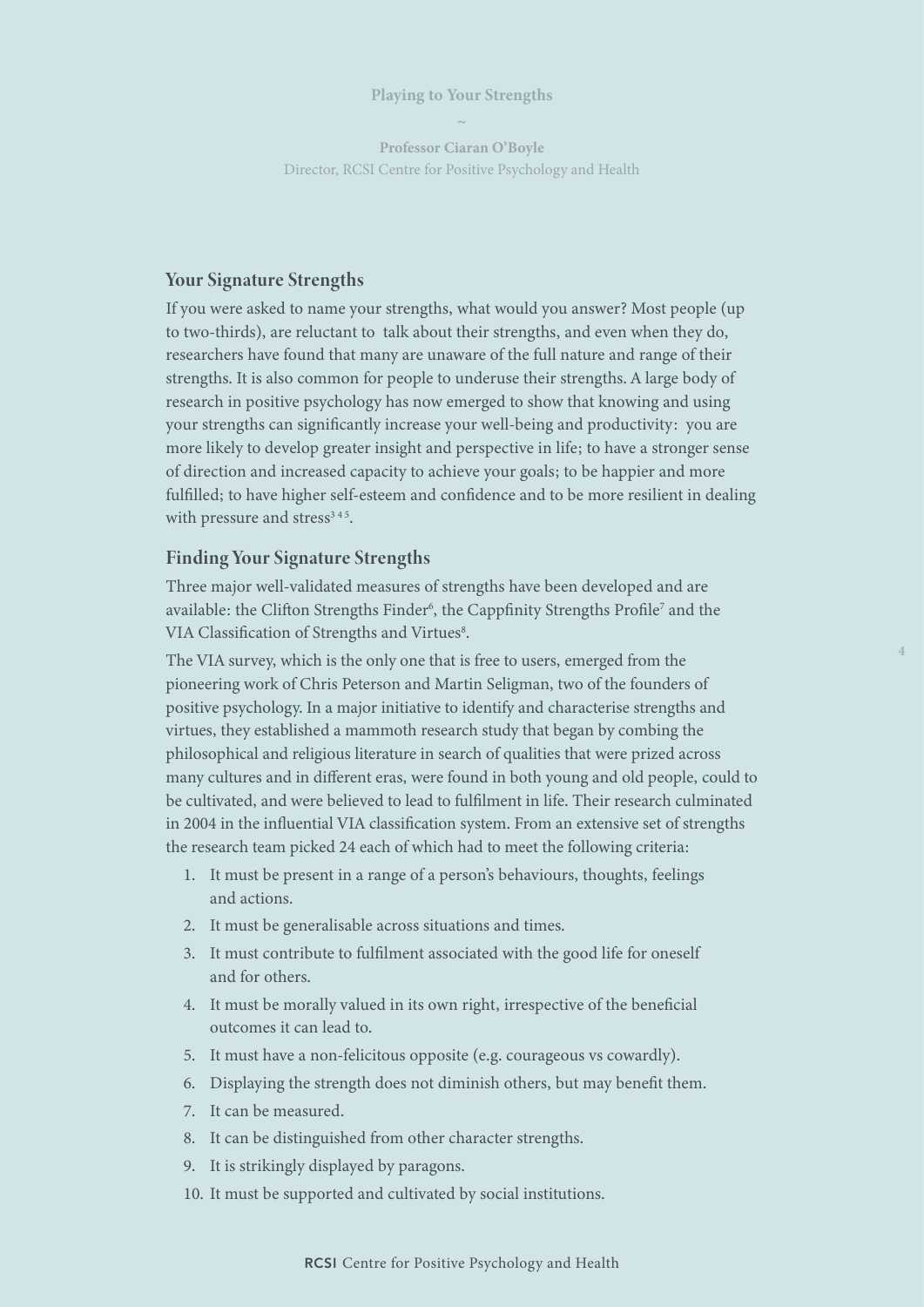**Professor Ciaran O'Boyle** Director, RCSI Centre for Positive Psychology and Health

#### The VIA Virtues and Strengths

The VIA system, which is supported by an extensive body of research<sup>9</sup>, classifies the twenty four character strengths under six virtues as follows:

|                | Love of Learning; Perspective                     |
|----------------|---------------------------------------------------|
| Courage:       | Bravery; Perseverance; Honesty; Zest              |
| Humanity:      | Love; Kindness; Social Intelligence               |
| Justice:       | Teamwork; Fairness; Leadership                    |
| Temperance:    | Forgiveness; Humility; Prudence; Self-Regulation  |
| Transcendence: | Appreciation of Beauty and Excellence; Gratitude; |
|                | Hope; Humour; Spirituality                        |

Wisdom and Knowledge: Curiosity; Creativity; Judgement;

#### Using VIA to Find Your Strengths

"Look well into thyself: there is a source of strength which will always spring up if thou wilt always look"

# $\ddot{\phantom{0}}$ MARCUS AURELIUS

By taking the VIA Strengths Survey, you can identify your signature strengths. These are your key strengths and they have certain characteristics: you feel that they represent the "real you"; you feel excited when you discover and use them; you excel at them quickly; you believe that a strength is one of your core attributes; you learn quickly when the strength is used; you yearn to find new ways to use the strength; you feel invigorated rather than exhausted using the strength.

#### Playing To Your Strengths

The starting point for playing to your strengths is to identify your five or so signature strengths. This awareness alone has been shown to have a positive effect on selfesteem and well-being. Try to develop and maintain awareness of your key strengths as you go through your day to day life and especially when you are dealing with challenges. Use your key strengths as much as you can and see if you can modulate your life and work so that your key strengths are being routinely expressed. Increasing your awareness of others' key strengths leads to more harmonious interactions and also to better teamwork. Finally, if you are responsible for leading others, try to craft their duties so that they become aware of and play to their strengths. As Benjamin Disraeli once said

> *"The greatest good you can do for another is not just to share your riches but to reveal to them their own".*